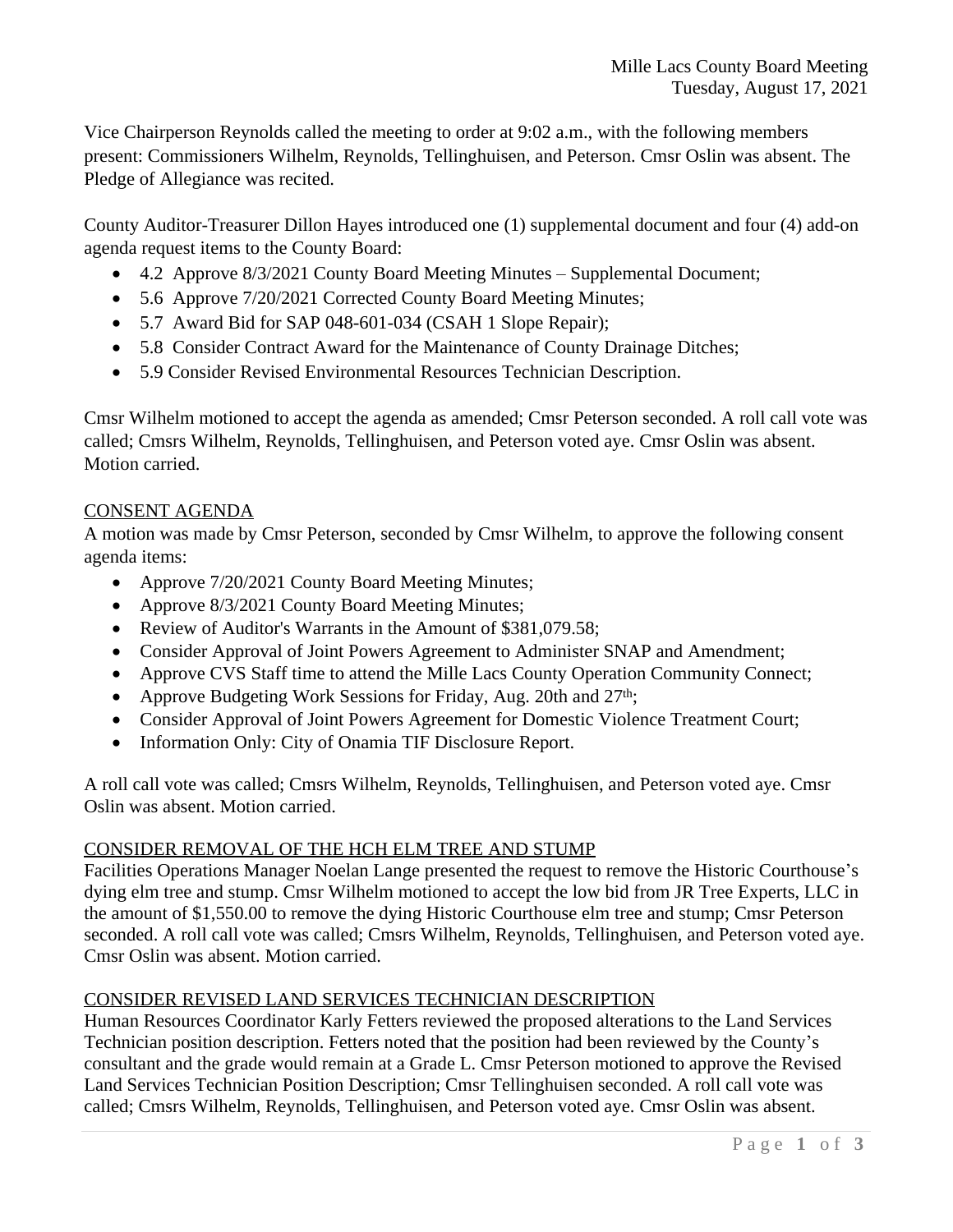Motion carried.

#### CONSIDER REVISING 2021/2022 COMMITTEE APPOINTMENTS

Human Resources Coordinator Fetters reviewed and proposed changes to the 2021/2022 Committee Appointments for the Central Minnesota Council on Aging, Emergency Food and Shelter Program, Mental Health Local Advisory Council, Mille Lacs County Agricultural Society (Fair Board), Mille Lacs County Developmental Achievement Center (DAC) Board, and the Soil and Water Conservation District (SWCD). Discussion occurred among the Commissioners concerning each committee. Cmsr Wilhelm motioned to approve the Revised 2021/2022 Committee Appointments; Cmsr Peterson seconded. A roll call vote was called; Cmsrs Wilhelm, Reynolds, Tellinghuisen, and Peterson voted aye. Cmsr Oslin was absent. Motion carried.

### CONSIDER RESOLUTION NO. 08-17-21-01, SNAKE RIVER 1W1P GOVERNING FRAMEWORK

Environmental Resources Technician Dilan Christiansen introduced the Snake River One Watershed One Plan (1W1P) governing framework resolution. County Attorney Joe Walsh discussed the available options, responsibilities of the boards, voting members, and funding sources. Cmsr Wilhelm motioned to table Resolution No. 08-17-21-01, Snake River 1W1P Governing Framework in order to include Cmsr Oslin in the decision; Cmsr Tellinghuisen seconded. A roll call vote was called; Cmsrs Wilhelm, and Tellinghuisen voted aye. Cmsrs Reynolds and Peterson voted nay. Cmsr Oslin was absent. Motion failed.

Auditor-Treasurer Hayes provided clarification on the intent of the resolution and proceeding decision points. Cmsr Wilhelm motioned to support Resolution No. 08-17-21-01, Snake River 1W1P Governing Framework with the Board reserving the right to work with other entities for the joint powers for the governing duties; Cmsr Tellinghuisen seconded. A roll call vote was called; Cmsrs Wilhelm, Reynolds, and Tellinghuisen voted aye. Cmsr Peterson voted nay. Cmsr Oslin was absent. Motion carried.

### SCHEDULE TOBACCO ORDINANCE PUBLIC HEARING

Auditor-Treasurer Hayes reviewed the proposed public hearing for September 7, 2021, to consider a revised Tobacco Ordinance. Discussion occurred amongst the Commissioners concerning city compliance and banning flavored tobacco products. County Attorney Walsh indicated that he would research the impact of proposed changes on other jurisdictions within the County. Cmsr Peterson motioned to approve the Revised Tobacco Ordinance Public Hearing for September 7, 2021; Cmsr Tellinghuisen seconded. A roll call vote was called; Cmsrs Wilhelm, Reynolds, Tellinghuisen, and Peterson voted aye. Cmsr Oslin was absent. Motion carried.

### APPROVE 7/20/2021 CORRECTED COUNTY BOARD MEETING MINUTES

Human Resources Coordinator Fetters reviewed the grammatical corrections to the 7/20/2021 County Board meeting minutes. Cmsr Peterson motioned to approve the 7/20/2021 Corrected County Board Meeting Minutes; Cmsr Wilhelm seconded. A roll call vote was called; Cmsrs Wilhelm, Reynolds, Tellinghuisen, and Peterson voted aye. Cmsr Oslin was absent. Motion carried.

# AWARD BID FOR SAP 048-601-034 (CSAH 1 SLOPE REPAIR)

County Engineer Neal Knopik reviewed the two bids received for the CSAH 1 Slope Repair project. Knopik recommended that the low bid received from Viet & Company in the amount of \$240,342.45 be